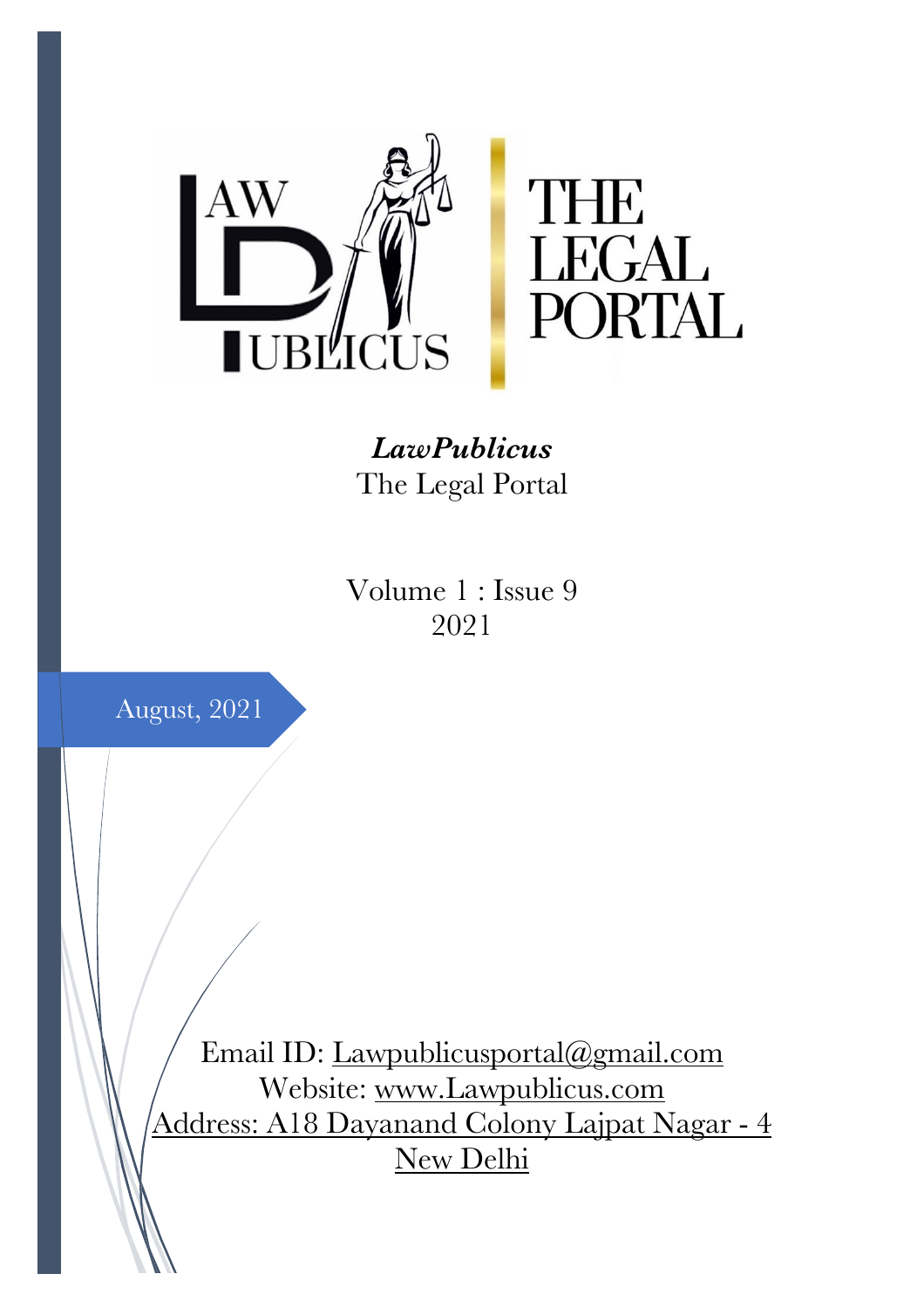# **Disclaimer**

No part of this publication may be reproduced or copied in any form by any means without prior written permission of Editor-in-chief of *LawPublicus* The Legal Portal. The Editorial Team of *LawPublicus* holds the copyright to all articles contributed to this publication. The views expressed in this publication are purely personal opinions of the authors and do not reflect the views of the Editorial Team of *LawPublicus*. Though all efforts are made to ensure the accuracy and correctness of the information published, *LawPublicus* shall not be responsible for any errors caused due to oversight or otherwise.

FOR *LawPublicus* The Legal Portal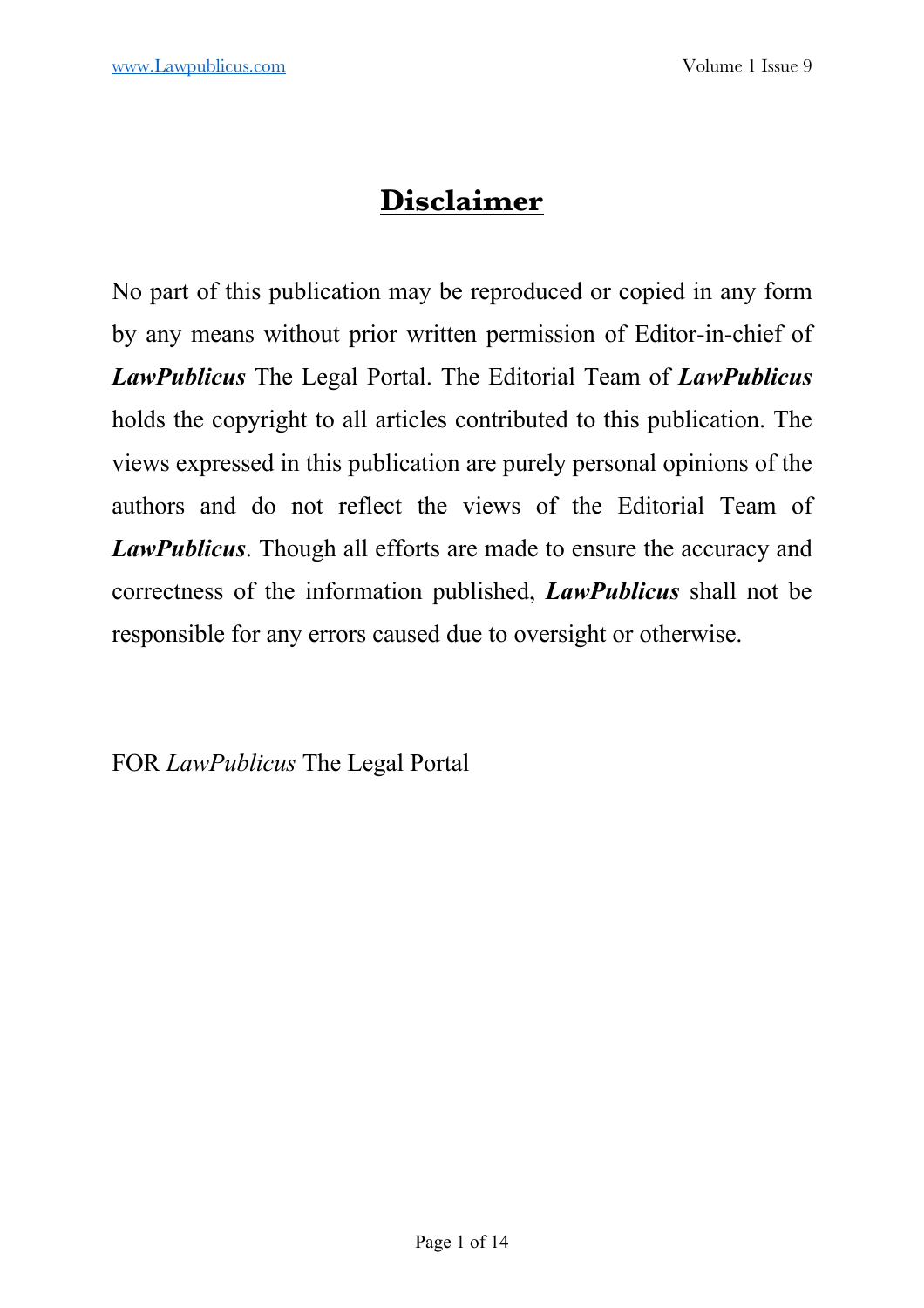# **Editorial Team**

# Editor-in-Chief

## **Mr. Nikhil Kumar Chawla**

Partner - LawPublicus LLP Senior Corporate Counsel (Litigation) M/s Investors Clinic Infratech (P) Ltd. Contact: +91-9654441680 +91-9654030411 Email ID: Nikhilchawla29@gmail.com Lawpublicusportal@gmail.com

Senior Editor(s)

## **Dr. Amita Rathi**

Associate Professor – JEMTEC Greater Noida Contact: +91-9999612484 Email ID: Amrita.gn@jagannath.org

## **Advocate K.S. Rana**

Advocate Contact: +91-9910326424 Email ID: Jyotideeprana@gmail.com

# **Dr. Payal Jain**

Sr. Assistant Professor – IIMT (GGSIPU), East Delhi Contact: +91-99991733257 Email ID: Payaljain.iimt@gmail.com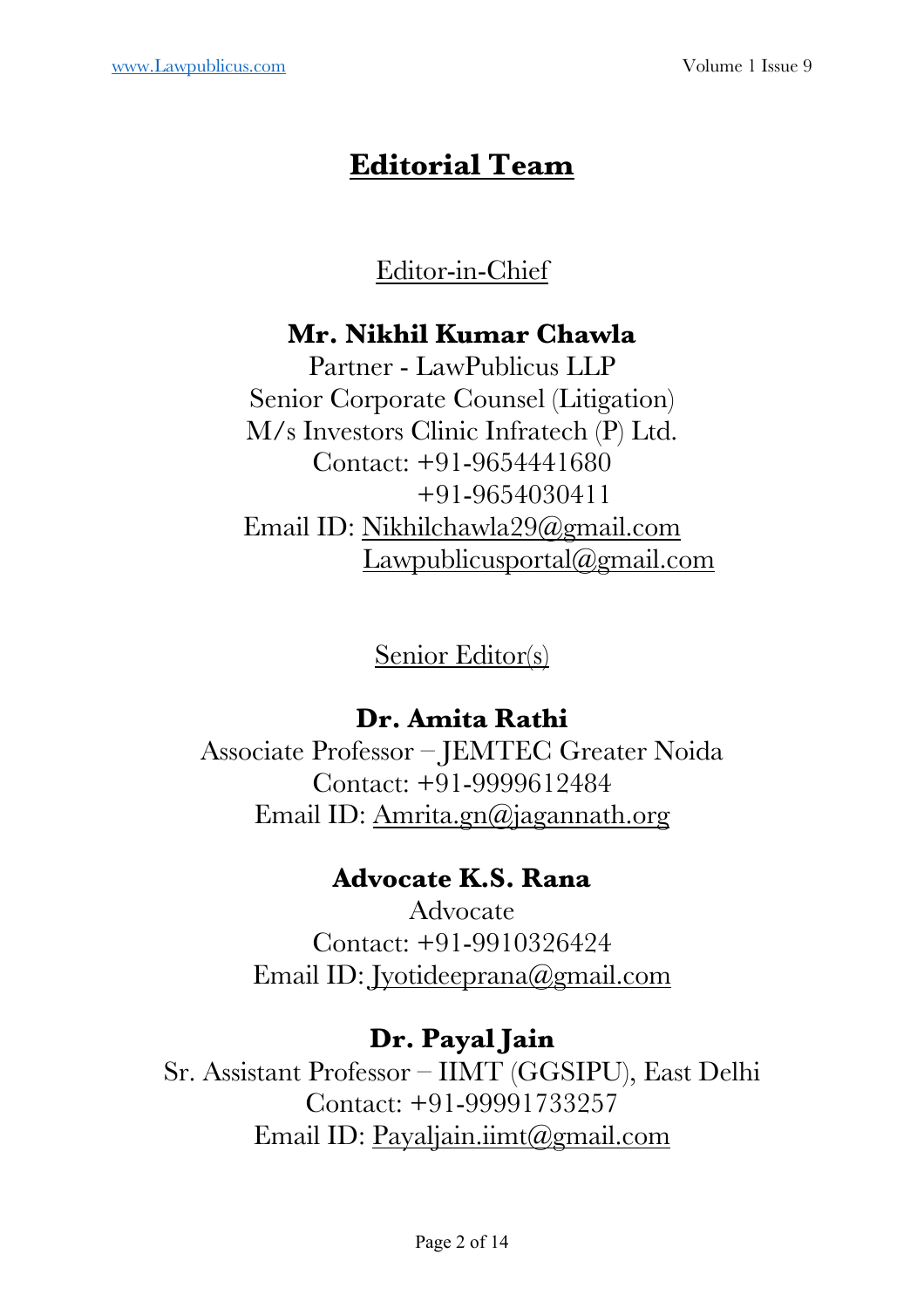# Editor(s)

# **Dr. Vijeta Verma**

Assistant Professor – JEMTEC Greater Noida Contact: +91-9911393623 Email ID: Vijetaverma.gn@jagannath.org

# **Dr. Prashant Kumar**

Assistant Professor – IMRT, Lucknow Contact: +91-9889109882 Email ID: Prshntkumar6@gmail.com

# **Dr. Shishma Kushwaha**

Assistant Professor – JEMTEC Greater Noida Contact: +91-9718485919 Email ID: Shishmakushwaha.gn@jagannath.org

# **Ms. Shivangi Sharma**

Assistant Professor – CLS, Gitarattan International Business School Contact: +91-9891496247 Email ID: Shivangi.sharma@gitarattanedu.in

# **Ms. Kriti Sharma**

Assistant Professor – GGSIPU Contact: +91-9891354307 Email ID: Kritisharmaks30@gmail.com

## **Ms. Yantakshikaa Sharma**

Partner - LawPublicus LLP Career Counsellor Contact: +91-9711249637 Email ID: Yantakshika@gmail.com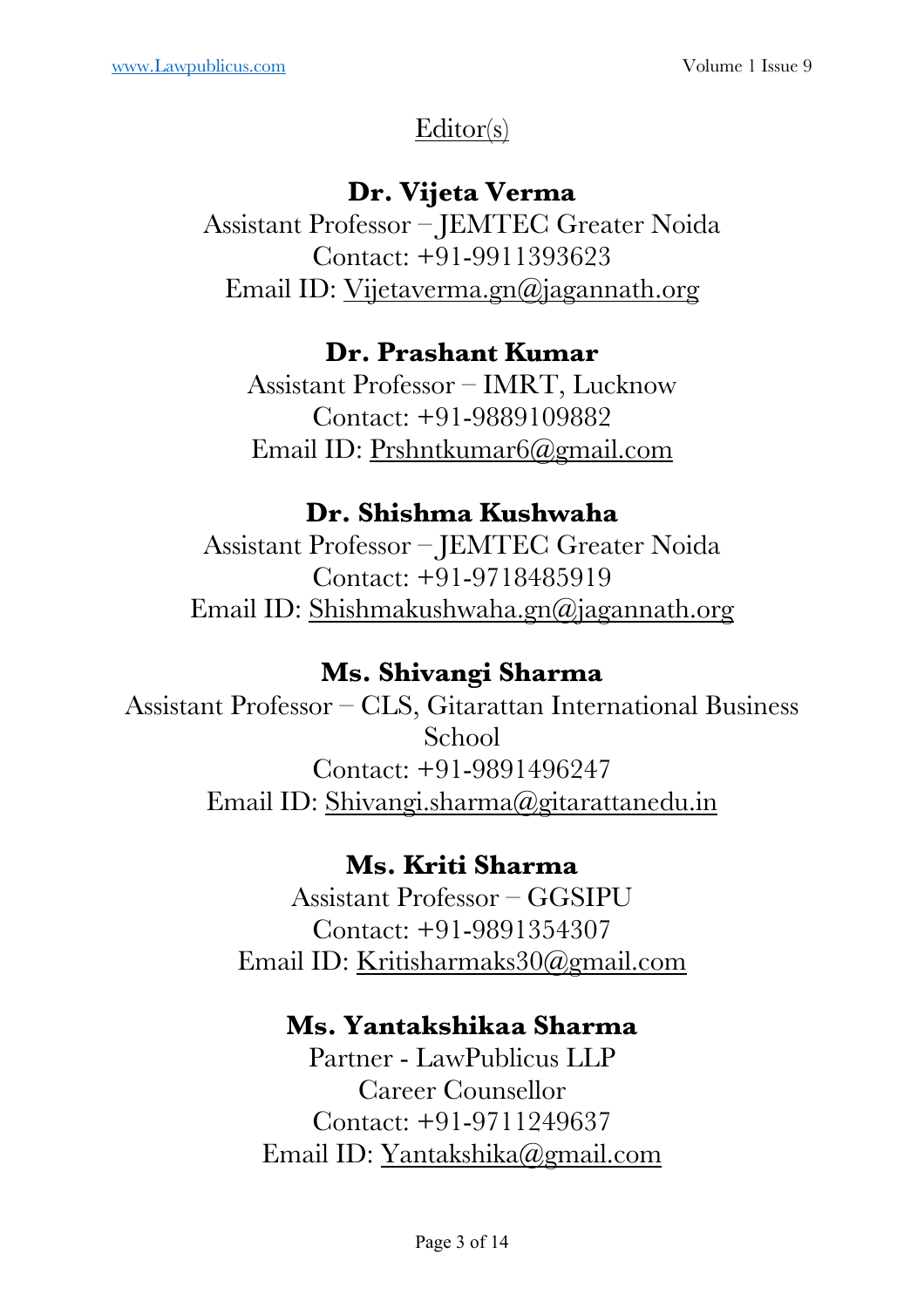# **About Us**

*LawPublicus* The Legal Portal is a leading journal of multidisciplinary research. It is a free, peer-reviewed, open-access journal that provides insight into diverse and dynamic legal matters.

*LawPublicus* is a novel initiative by legal minds. As the its name suggests, it is platform for young minds to ignite their willingness and inventiveness in order to contribute to the field of law through new ideas, opinions and thereby contributing to an informed citizenry.

We hope to provide a forum for young and enthusiastic writers to voice their feelings and research on interdisciplinary approaches. We also have in view to evaluate, explore and deliberate, under the tutelage of seasoned editors and academic experts, on current trends and projections based thereon in legal studies. LawPublicus focuses not only on the scholarly writings but also on numerous other approaches such as discussions, interviews, and debates with experts and qualified & industrial professionals.

We are determined and excited to bring authentic, creative and individual ideas and socially-related problems into attention.

*LawPublicus* calls for research papers, articles, short notes, book reviews & case commentaries, that are distinctive and unpublished.

With this thought, we hereby present to you

*LawPublicus* The Legal Portal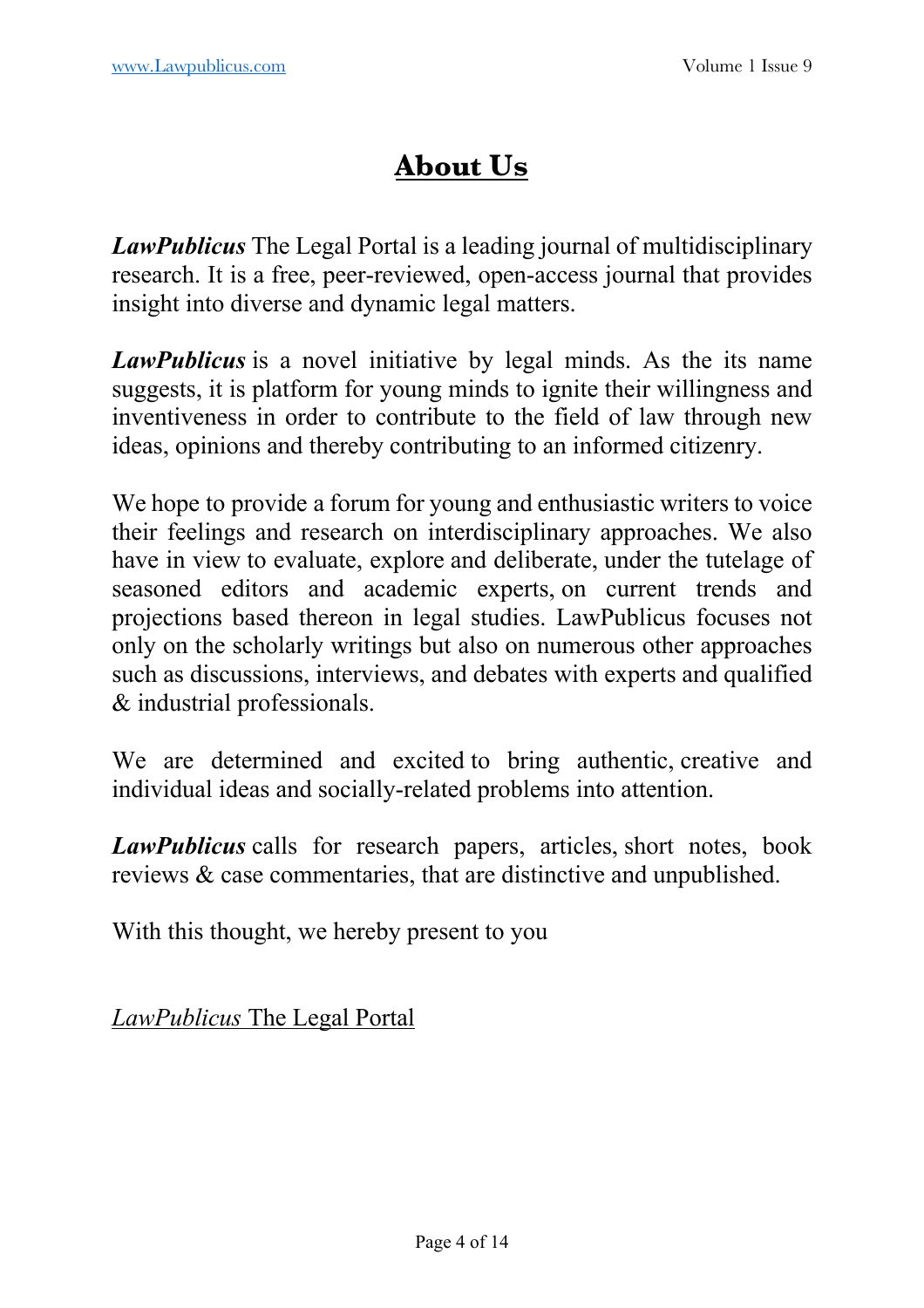# *"LOVE JIHAD LAW – A*

# *THREAT TO SECULARISM"*

*\_\_\_\_\_\_\_\_\_\_\_\_\_\_\_\_\_\_\_\_\_\_\_\_\_\_\_* 

*Authored By: Ms. Zara Shaikh Law Student*

*\_\_\_\_\_\_\_\_\_\_\_\_\_\_\_\_\_\_\_\_\_\_\_\_\_\_\_*

*\_\_\_\_\_\_\_\_\_\_\_\_\_\_\_\_\_\_\_\_\_\_\_\_\_\_\_* 

*Authored By: Ms. Navya Susan Thomas Law Student*

*\_\_\_\_\_\_\_\_\_\_\_\_\_\_\_\_\_\_\_\_\_\_\_\_\_\_\_*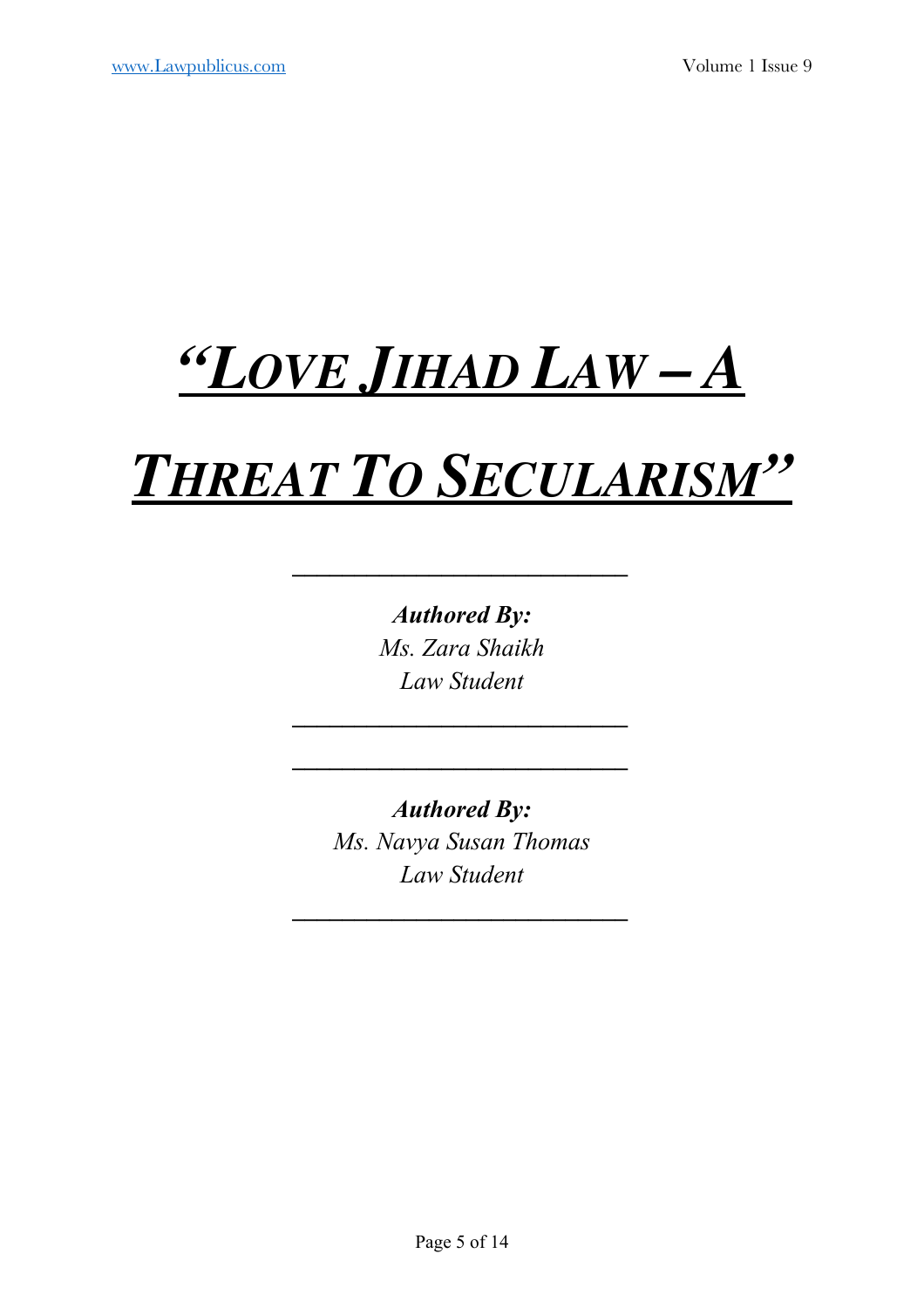## **LOVE JIHAD LAW – A THREAT TO SECULARISM**

## *By: Zara Shaikh and Navya Susan*

## **ABSTRACT**

*Love jihad is said to be an Islamic conspiracy theory. It alleges Muslim men's saying that they convert women's from non-Muslim community to Islamic communities. But recently, this has become a turmoil after the new anti-conversion law passed by the stateof Uttar Pradesh and later several other states like Madhya Pradesh, Assam, Karnataka and Haryana which are planning to bring laws against 'love jihad'. A country like India in the 21st century is still dealing with religion as though it was meant to develop one's relationship with the state. The people across the country made this a huge issue that they even ended up boycotting several advertisements and wanted to boycott some entertainment platforms. This article will deal with several issues regarding the new law. It will always deal with understanding the term 'secularism' connecting with the new law. It will discuss the case of Shafin Jahan V K. M. Ashokan, Shahan Sha V State of Kerala Also this article will connect the landmark judgment of K.S Puttuswami V Union of India.*

## **INTRODUCTION**

Love jihad is said to be a conspiracy. India don't have a huge list of cases regarding this issue, but just after a month of the new anti-conversion law, more than 40 cases are being registered. It is claimed that the Muslim boy brainwashes the Hindu girl, or forcefully convert her into Islam. There were many further issues and questions raised against this law. Different states have some forceful conversion laws. But the issues were raised after Uttar Pradesh's new Prohibition of Unlawful Conversion of Religion Ordinance, 2020. It not only interferes with a range of fundamental rights, such as the right to choose, right to privacy and freedom of religion, it can potentially become a tool for violence against interfaith couples and minorities. The CM of Uttar Pradesh, Yogi Adityanath has also mentioned this issue before the election and it finally became a law in the recent past. Some people call this the Hindu right-wing theory. After the Citizenship Amendment Act, again the Muslims in his country are not favoured. But in this law, not only Muslims but women from other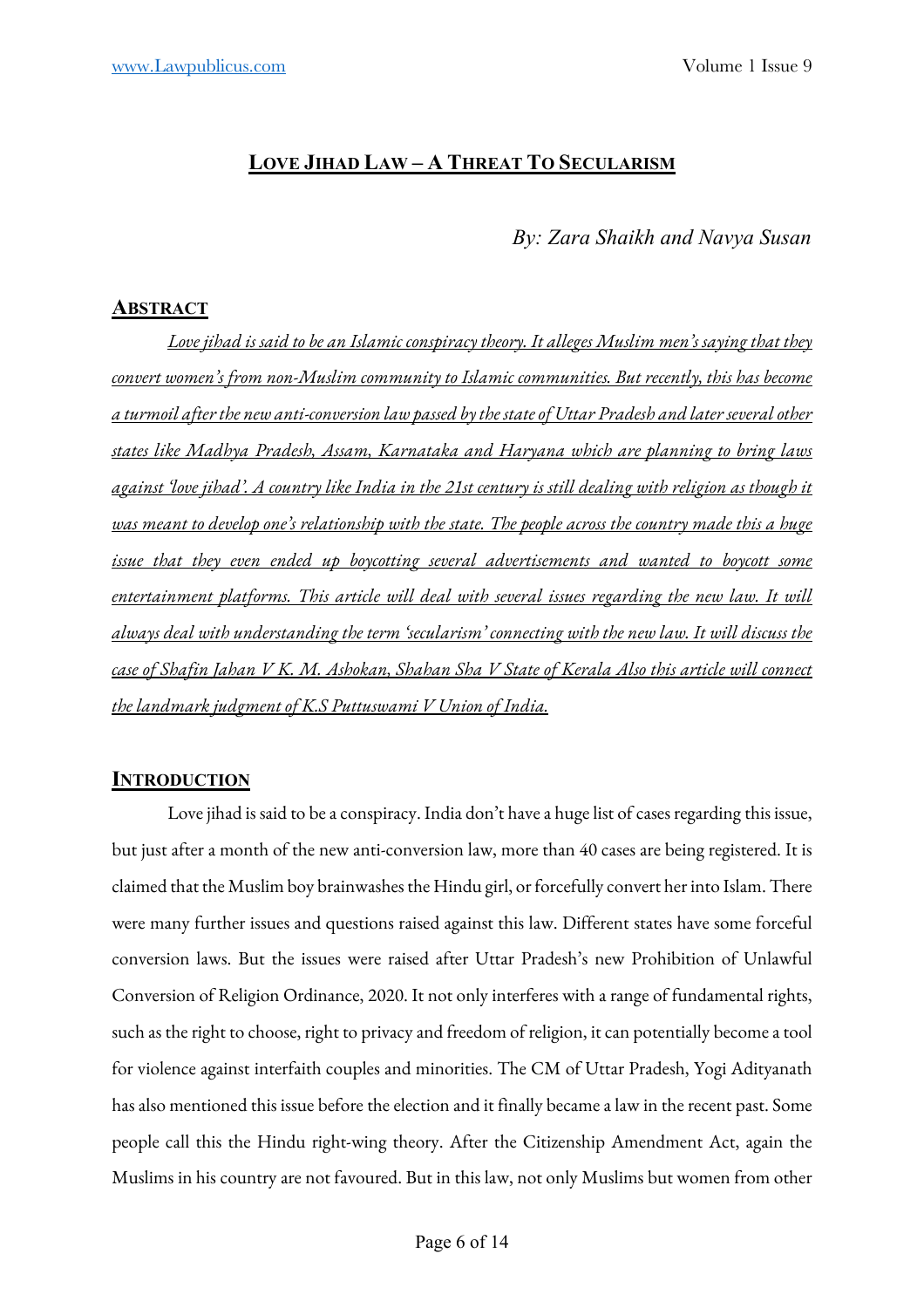communities will also suffer in the name of love. Until the new law came, love jihad was not recognised by any of the legal systems of the country. It was authored by Sangh parivar outfits to portray an imaginary Muslim conspiracy to convert unsuspecting Hindu women to Islam. As indicated by the new law, if an individual expects to change over to another religion, the person should serve a 60-day notice to the district magistrate. The judge will at that point do enquirers to check whether the transformation is consensual or blackmail or deceit is involved. This likewise doesn't have any significant bearing to the Special Marriage Act. Individuals of various confidence who wish to marry each other can in any case follow due strategy under the Special Marriage Act.

## **ORIGIN OF "LOVE JIHAD"**

It was noted that several states in the past, especially tribal populations, have passed laws regarding forceful conversion. Orissa was the first state to pass a law against religious conversion. Madhya Pradesh followed its own anti conversion law, and also Arunachal Pradesh in. This way many other states had enacted such kinds of law which were actually meant to help citizens of the country. The idea of 'love jihad' came up because of a rumour in 1927 from the city of Uttar Pradesh that a Hindu woman was converted into Islam to marry a Muslim man. In the 20th century several Hindu reforms were talking about how Hindu women are converted into Muslims. This got more serious day by day as people started claiming that Muslims are taking away Hindu girls. By 2006, in Kerala, it was alleged that Muslim's men now started to convert into Muslims. Almost 447 girls were said to be converted. Then Congress CM in Kerala, Oommen Chandy, admitted in the assembly that between 2006-2012, 2,667 women from other faiths had been converted to Islam because they married Muslim men. The issue became more serious when a Christian girl, who was the converted into Islam was arrested give sim cards to Lakshar-e-taiba operatives.

## **SECULARISM AND THE NEW LAW**

In India, secularism means that India is a country that supports or participates in a neutral way when it comes about religion. The country does not have any religion of its own. When there is any law passed or any issues, the state should always make sure that it is not biased towards any religion. No harm or no favour but equal. With the Forty-second Amendment of the Constitution of India authorized in 1976, the Preamble to the Constitution attested that India is a secular nation.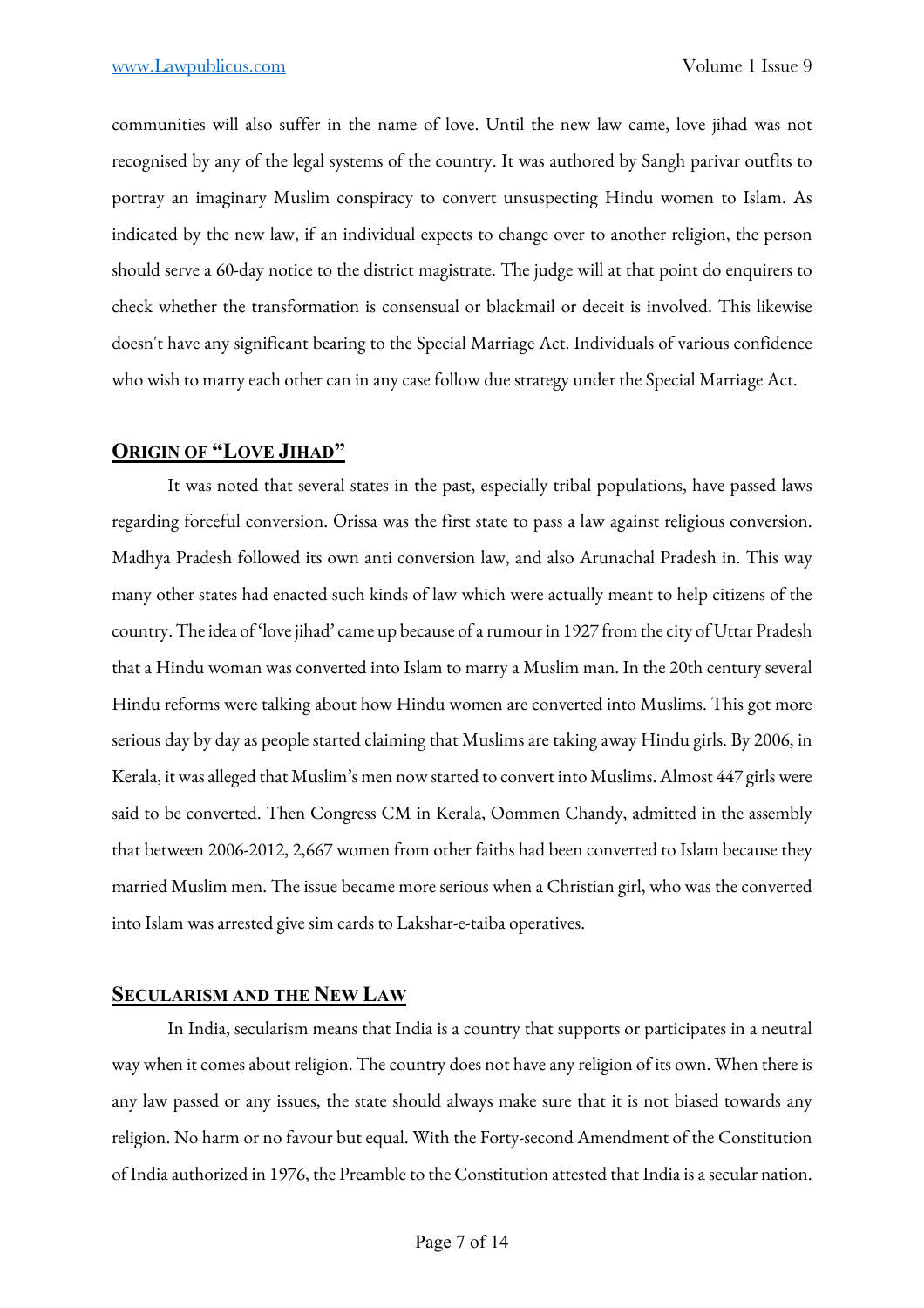However, the Supreme Court of India in S. R. Bommai v.union of India set up the way that India was secular since the development of the republic. The judgment set up that there is partition of state and religion. It is expressed in issues of State, religion has no space. What's more, if the Constitution requires the State to be common in idea and activity, a similar prerequisite connects to ideological groups too. The Constitution doesn't remember, it doesn't allow, blending religion and State power. That is the sacred order. None can say something else in as much as this Constitution oversees this country. Legislative issues and religion can't be blended. Any State government which seeks after non-secular strategies or non-secular game-plan acts in opposition to the protected order and delivers itself amiable to activity under Article 356". Freedom of religion in India is a fundamental right guaranteed by Article 25-28 of the Constitution of India. This means any law or ordinance which affects the religion or questions the religion is void. Now, it is clear that the love jihad law, not only violates the rights but also creates threat to the country's secularism.

### **RECENT CASES AND ARREST**

Critics call this law as regressive and offensive because these kinds of laws can be used to misuse and harassment as such things like love jihad is not even recognised by Indian law but it is just a term used by some radical Hindu groups. This becomes even more of an issue after a popular jewellery brand was forced to withdraw their advice as these right-winged Hindus claimed that they are promoting love jihad. Again, in another case they alleged a Netflix show, suitable boy as it was said that it hurts their sentiments. In Uttar Pradesh after the promulgation of the anti-conversion ordinance, 2886 peoples have been named in FIRs and 54 were arrested and 85 were booked. In Lucknow just after the enchantment of the ordinance the police violently halted a wedding ceremony. Even though both the parents were present there and everyone claimed that there were no issues like conversion. Even after this the marriage was prevented. In another case, the father of the girl complained that her friend was trying to convert her. While they both were returning from a birthday party, a mob attacked them also with some local people and the boy was charged under serious cases including POCSO. In another one, a Muslim man was sent to jail blaming him that he tired converting a woman. The woman is married and the man claims that he doesn't have any link with the women. Again, a Hindu woman, went to register for marriage with her Muslim husband but he ended up in jail. Even thou all these cases repeatly show that it is actually targeting Muslim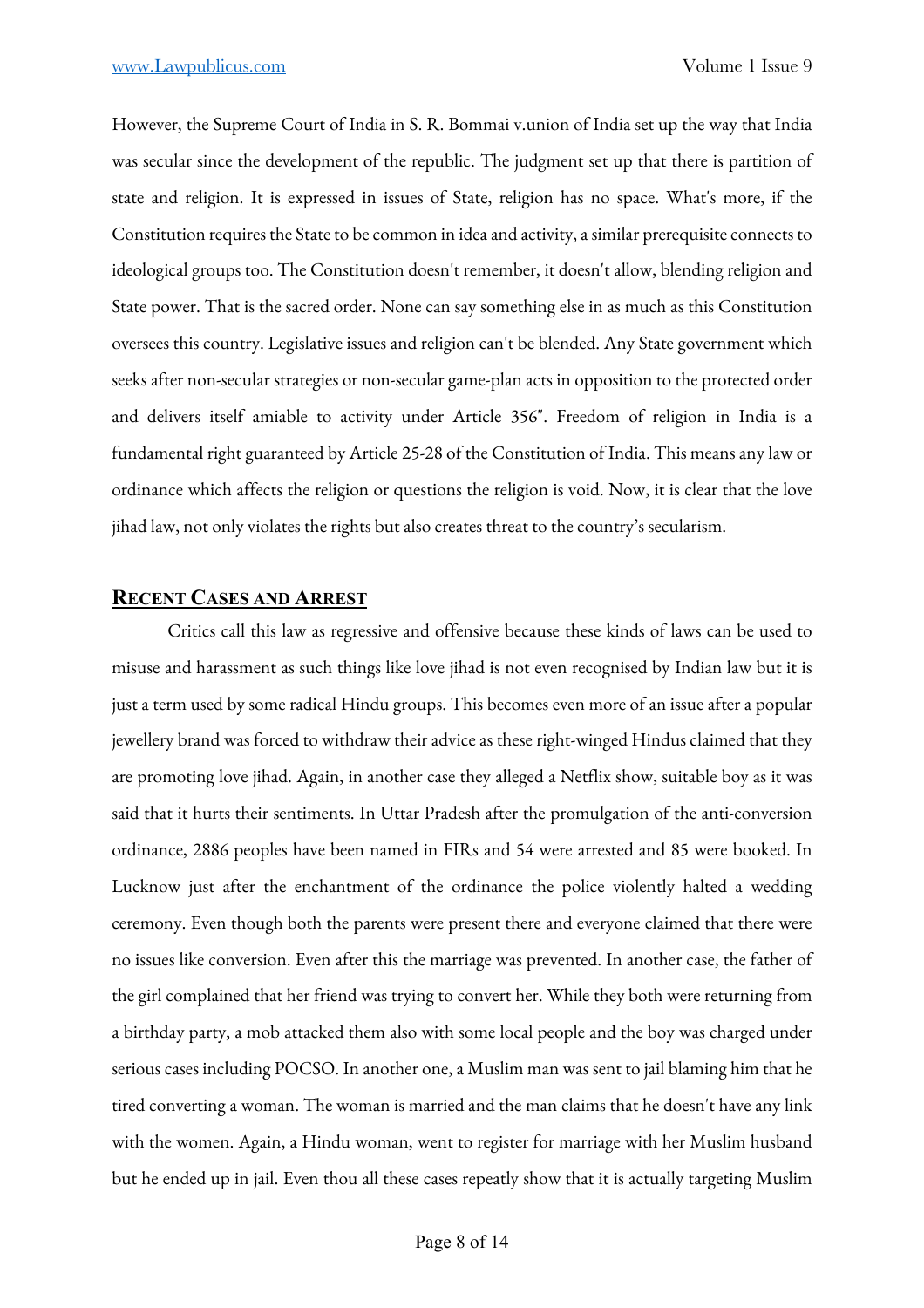men in our country, the leaders don't accept this and keep on shutting up mouths of every person who says this is biased claiming that it is targeting every religion of country even thou it's not.

## **WHAT'S WRONG WITH THE ORDINANCE?**

Firstly, the law makes it a criminal offense for an individual to change over another by intimidation, distortion, extortion and so forth, which is unobjectionable. A marriage solemnized for the "sole reason" of unlawfully changing over the lady or the man of the hour is needed to be pronounced void by the equipped court. An individual who wishes to change over to another religion (counting to Hinduism) presently needs to follow a fairly bulky cycle — giving a revelation to the region justice, both when the transformation, and exposing oneself to an enquiry by the magistrate. Forcible conversion is no conversion", Sardar Vallabhbhai Patel had said in one of the sub-committees of the assembly, adding, "we won't recognise it." However, the UP ordinance goes beyond this principle and does something quite strange. The question which is being asked is 'What is the requirement for such a law'? Regardless of numerous examinations, there is no proof that focuses on the presence of such a connivance. Furthermore, offenses, for example, constrained transformation and relationships under misrepresentations are now deserving of law in the Indian legal framework. This piece of enactment plans to do is cause the Muslim people group to feel like outcasts in their own country. A Love Jihad law sanctioned in Himachal Pradesh a year ago denied the utilization of affectations or power for strict change, characterizing prompting as all enticements as material endowments, free instruction in a rumoured establishment run by a strict body, better way of life, and heavenly delight. What is generally incredible about this law is that most people just proselyte their religions for more prominent heavenly joy. Secondly, The new law has been brought through an ordinance. Under the Indian Constitution, ordinances are extraordinary powers given to the chief to sanction a law in conditions requiring prompt activity, bypassing Parliament or state authoritative gatherings. It isn't clear how a statute was proclaimed when the proof of presence of 'love jihad' itself is under inquiry.

## **VIOLATED ARTICLES UNDER THE NEW LAW**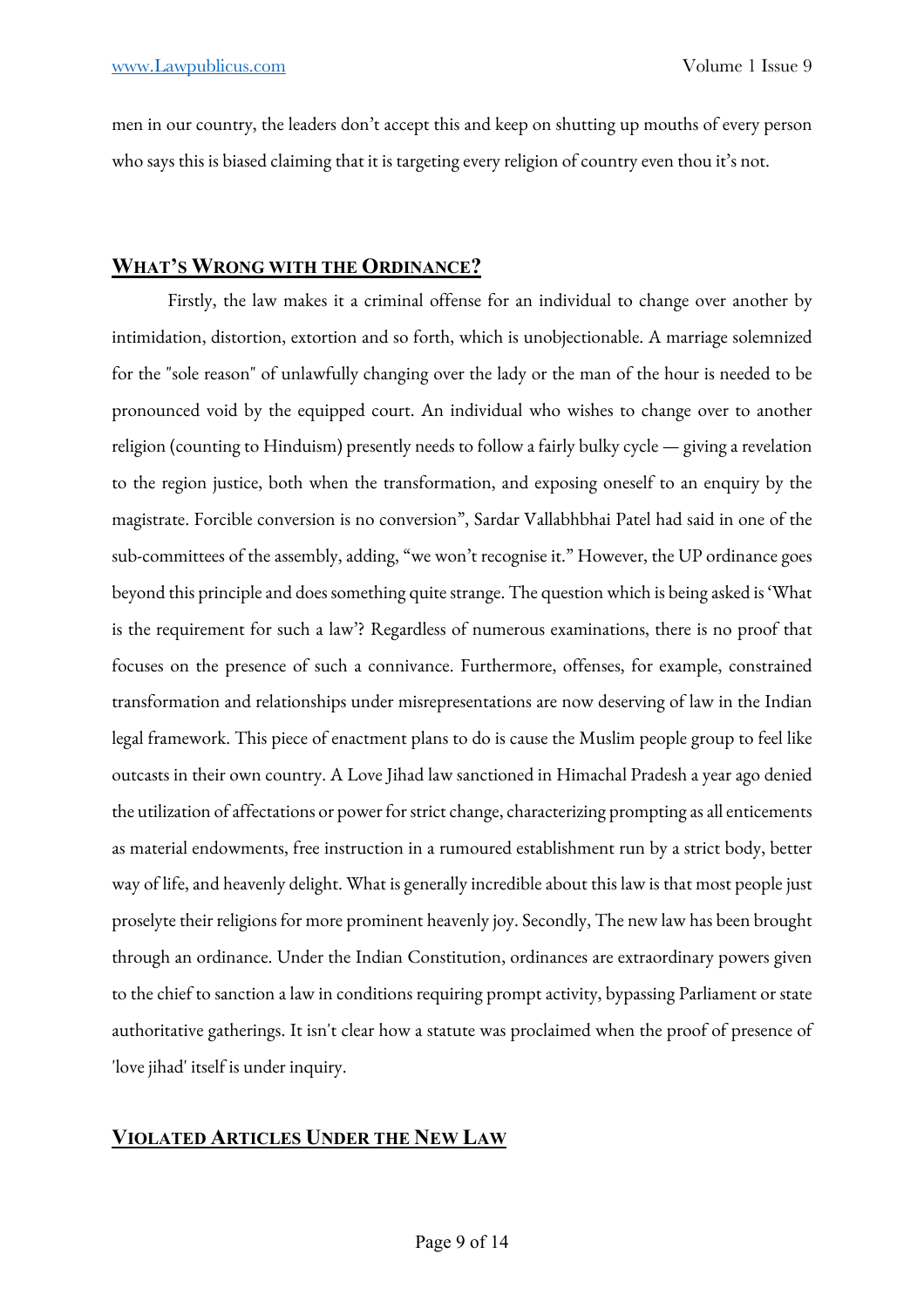The ordinance violates various articles of the Indian constitution. Our equality ensures in the Constitution that all people have equal protection or security of the law under Article 14. This goes along with the assurance of non-discrimination under Article 15 which commands that the state will not victimize any citizen on grounds just of religion, race, caste, sex, place of birth or any of them. Forcing such limitations on marriage just on the ground of religion adds up to separation and an infringement of the right to equality. It also violates article 21 and 25. Article 21 The provisions of the Act and ordinance enable the state "to suppress a person's very own freedom" and henceforth violates Article 21 of the Indian constitution. Both the Act and the ordinance were introduced on "conspiracy theory" and accepted that all transformations were as a rule illicitly constrained upon people who may have accomplished the period of dominant part i.e, majority. It orders that a progression of convoluted techniques be followed when transformation, bringing the State into certainty to "guarantee" that the demonstration was a voluntary and deliberate choice by the person. These arrangements in both the denounced Act and Ordinance place a weight on people to legitimize their own choices for State endorsement. Ordinance places a burden on individuals to justify their personal decisions Article 25 The right to conscience is enshrined in Article 25 of the Constitution along with the right to profess, practice and propagate religion7 . Given that India is a secular country, these rights apply to people of all religions similarly. As indicated by the courts, the privilege to conscience, small voice and religion likewise implies that one individual's strict rights can't encroach upon the privilege of another. The right to conscience has also been framed independent of the right to religion. This means one can be non-religious and exercise the right to conscience, which according to the dictionary meaning involves "a knowledge or sense of right or wrong, moral judgement that opposes the violation of previously recognised ethical principles and that leads to feelings of guilt if one violates such principles". Along these lines, a person's activity of heart can't be limited just on the grounds that it doesn't adjust to the morals and ethics set by a religion. On the off chance that an individual feels a strict rule is violating their moral convictions, and if the person's moral convictions are not disregarding laws or are in the way of confining the activity of someone else's privileges, the right to conscience can't be surrounded.

## **HADIYA CASE**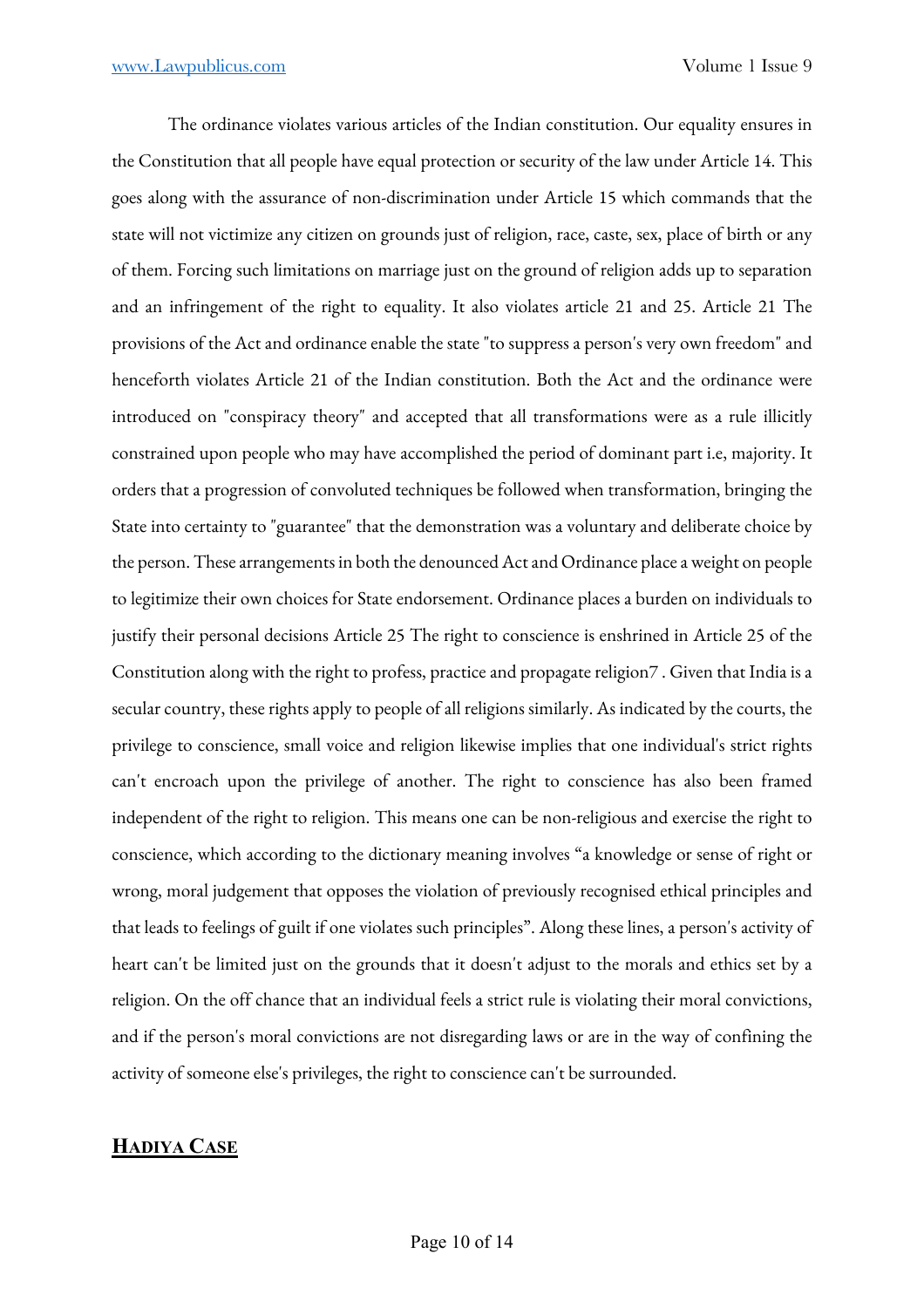This case was often highlighted as the 'love jihad case'. The rights of women to marry against the wishes of their parents were also being questioned in the case. There were some arguments and allegations presented by the father of Hadiya that made the case more complex as he alleged that Shafin Jahan influenced to change her faith and further he raised concern that she was being taken to be out of India. Akhila [later hadiya], was a homeopathy student and only daughter of her father Ashokan. She was influenced by Islam culture and norms seeing her two roommates in her hostel. She was more interested into Islam day by day and she use to see their prayers through online platforms. Later she converted herself to Islam and the opened a Islam matrimony account for herself where she found Shafin Jahan. She later ran out of her house and started living with her husband. They got married. Her father complained that she was forced to convert her religion and was also influenced by their wealth and power. Her father filed writ of Habeas Corpus. The Kerala high court in 2018 held that hadiya should be sent back to her parents. It was said that "a girl aged 24 years is weak and vulnerable, capable of being exploited in many ways" and "her marriage being the most important decision in her life, can also be taken only with the active involvement of her parents." But later, Shafin challenged the decision. In the Supreme Court, Hadiya was sent back to her husband after so many other issues. The apex court quashed the high court's judgment. Hadiya had a hard-won victory. There were so many allegations against her. She was even called a terrorist. Here, it can be clearly seen how a woman faces problems just because she decided to live with the person she loved and because of an imaginary conspiracy.

## **KS PUTTUSWAMI CASE**

Commonly known as the right to privacy case, was a landmark judgment. In K S Puttuswamy V UOI, it was held that the right to privacy encompasses the right to be left alone and protects personal choices from the state. Cases like marriage and faith are expressly recognised as 'intimate matter' protected by the right to privacy. A person not only has a right of conscience, the right of belief, the right to change his belief, but also has the right to keep his beliefs secret...Why should any human being be asked to disclose what his religion is? Why should a human being be asked to inform the authorities that he is changing his belief? What right does the State have to direct the converted to give notice in advance to the District Magistrate about changing his rebellious thought?'' The law also endangers a woman's right to privacy by implicitly questioning their consent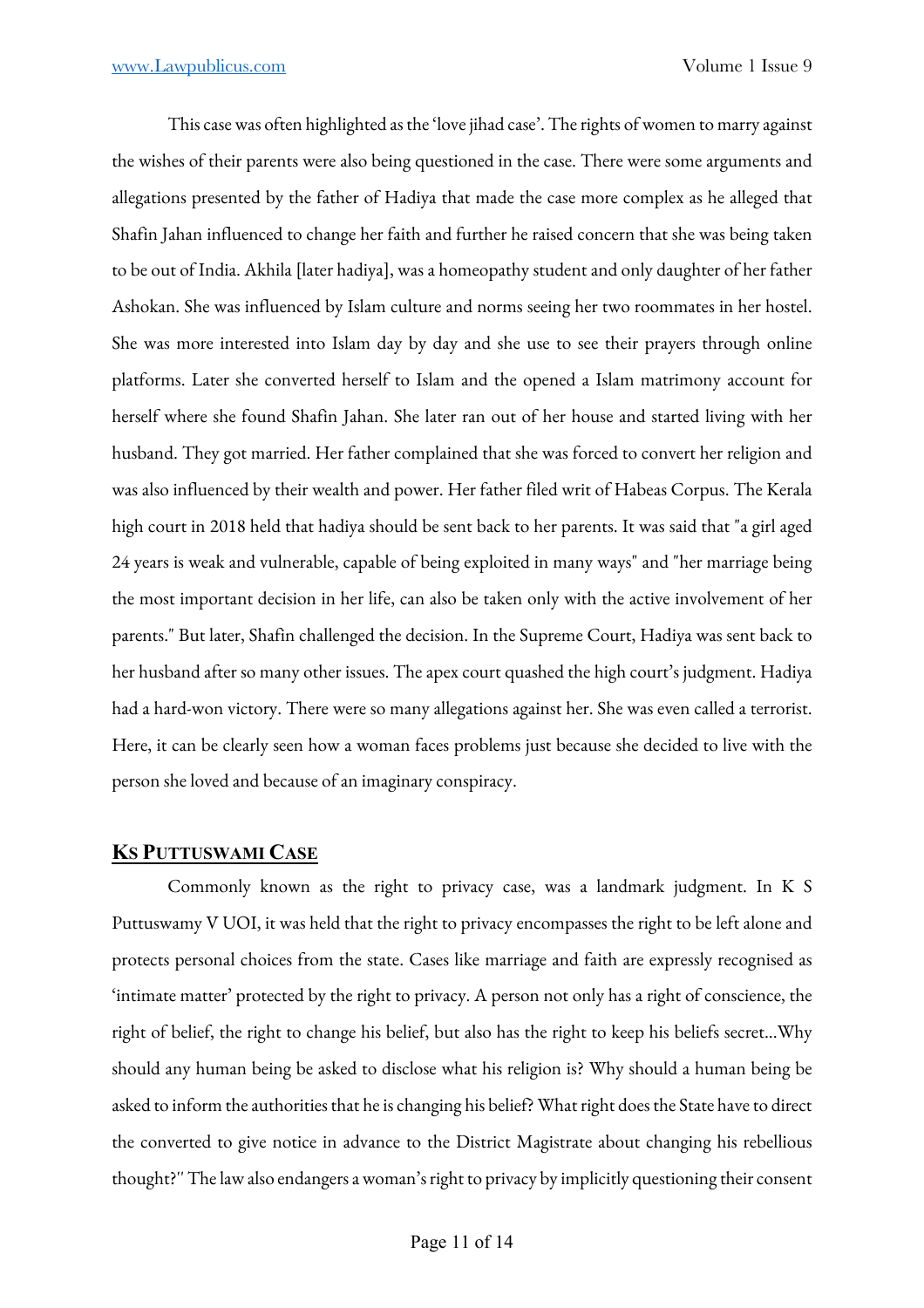to marry and change their religion. It precludes "conversion by marriage", despite the fact that it isn't clear what this term implies. Section 6 of the mandate gives that any union with the "sole reason" of change is void, yet the part additionally gives that 'vice versa' circumstance is void as well. Conceivably this can imply that a change performed for the sole reason for marriage is void as well. As it is clearly mentioned in the ordinance that there must be a mandatory investigation by the police when someone wants to convert and later acceptance of the magistrate, will this amount to right to privacy? Of course not. A public declaration of conversion in front of the public, investigation in personal matters, magistrate's approval all question the right to privacy. Faith, religion, choice are all private affairs, not public. Any law or ordinance which questions the legitimate privacy of a person must be quashed.

## **SHAHAN SHAH CASE**

In this case, the court found little indications that it may be the love jihad issue so the court asked the authorities to find out answers of eight questions; (1) Whether there is a movement called "Romeo Jihad" or "Love Jihad" working in the State of Kerala? (2) If so, what are their plans and projects? (3) Which organisations are involved in such activities? (4) Where does the money come from for all these activities? (5) How many school and college students and youngsters were thus converted into Islam during the last three years? (6) Does the alleged project involve an all-India basis and magnitude? (7) Has it got financial support from abroad? (8) Is there any connection between the "Love Jihad" movement and counterfeiting, smuggling, drug trafficking and terrorist activities? But even after all the efforts, there was no proof of anything as an organisation of Muslims or a conspiracy by Muslims such as 'love jihad'. There was no reliable evidence so far regarding any of the questions. Also, the Christian girl was not in love with anybody, as it is said that in love jihad, a woman falls in love with Muslim man, who thereafter converts her religion by force. Also, the court quoted these lines that 'Let not our people fight against each other in the name of religion and faith. Let not our children be compelled to deviate from their path of pursuit of knowledge and learning. Let our children turn out to be the best citizens of our nation. Let them live freely in the joyous atmosphere. Let love be sublime, divine and free from any other consideration'. The court also mentioned the judgment of Lata Singh V state of UP and said 'This is a free and democratic country, and once a person becomes major, he or she can marry whosoever he/she likes.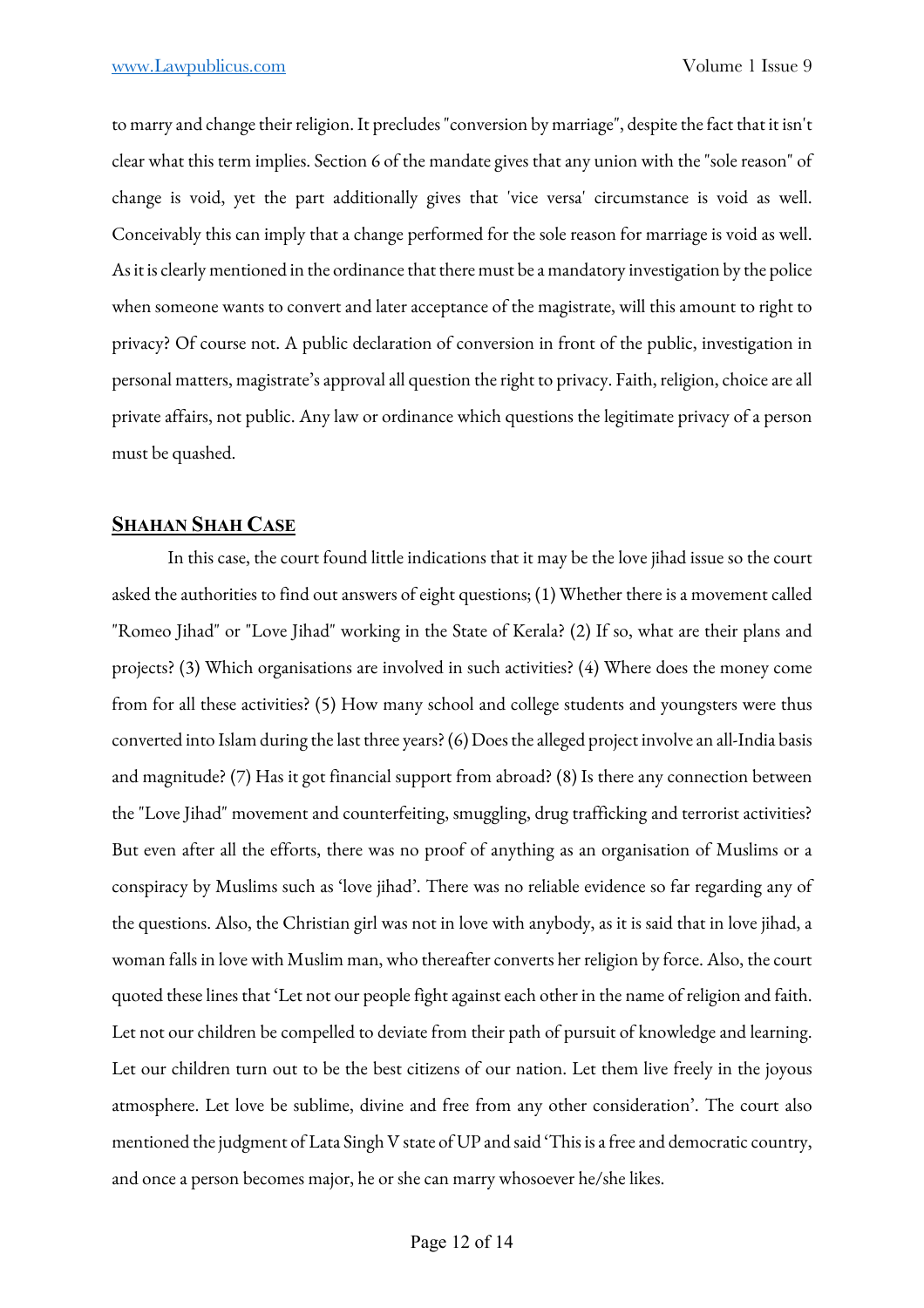### **CONCLUSION**

Anti-conversion laws are known for their extent of misuse and oppressive focusing on minority networks. Execution of these enemies of changes laws show that Muslims are primarily captured under these laws. Against conversion laws make a threatening, and, every so often, fierce climate for strict minority networks by not needing any proof to help allegations of bad behaviour. 'Love jihad', as we have noted, is a sensationalized traditional fear inspired notion with no proof. The Centre told Parliament in February 2020 that there was no lawful meaning of the term and that no such instance of 'love jihad' had been accounted for by any of the central organizations in Kerala. The National Commission for Women in an answer to a 2020 right-to-data question said it didn't keep up information on "love jihad cases. Different examinations by a scope of insightful organizations have discovered no confirmation of any such more extensive scheme of changing over Hindu women. In UP, the public authority made an extraordinary examination group in August 2020; it inferred that no evidence of 'love jihad' could be found. In October 2018, the National Investigation Agency found no proof of a bigger criminal plan of strong change and shut its Supreme Court-requested examination. Comparative outcomes have been found by a scope of police powers across different states in the past as well (here and here). Indeed, even the Kerala High Court reprimanded the act of sensationalizing inter-religious relationships as 'love jihad'. Our nation consists of citizens belonging to different religions, communities, castes and creeds. All are residents of India. All have equivalent rights. All the citizens have the key rights revered in our Constitution. A citizen of India is qualified for the opportunity of inner voice and the privilege uninhibitedly to pronounce, rehearse and spread religion as cherished in Article 25 of the Constitution of India. Our laws don't restrict inter-religion or inter-caste marriage. Valid religions have their own authorizations, confidence and culture. At the point when set in opposition to the Constitution and the laws, the religious sanctions cannot override the former. Our Constitution and the laws take care of religious faith, traditions and custom. Nobody will support forceable conversion, but an imaginary theory like love jihad blaming Muslims which is still not proved should not be supported. If any person is changing his religion, then it is his or her preference. Love jihad is indeed an imaginary theory and the new ordinance is threatening the secularism of our country. India when being a home for many religions, secularism plays a very important or most important role. Laws